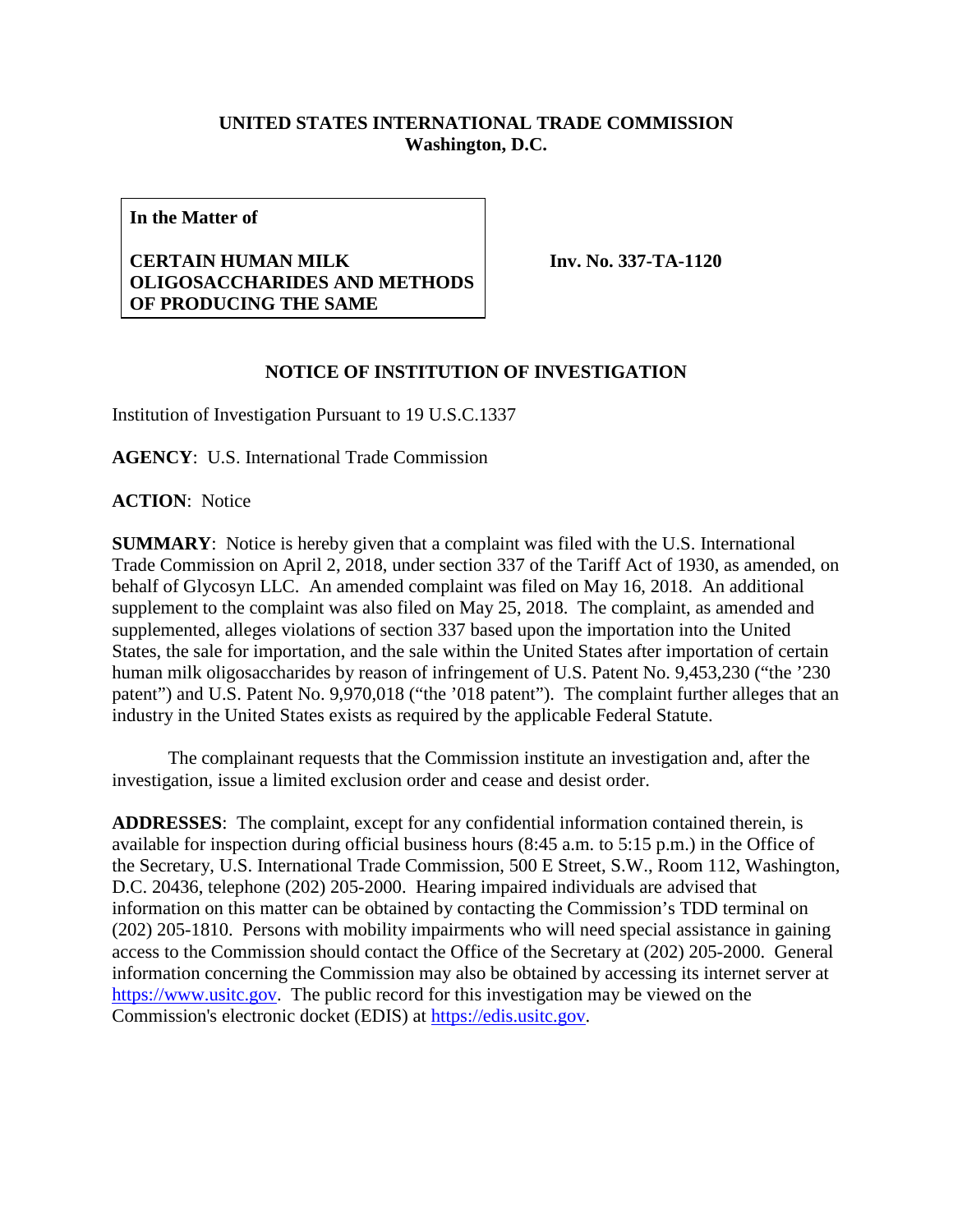**FOR FURTHER INFORMATION CONTACT**: Pathenia Proctor, The Office of Unfair Import Investigations, U.S. International Trade Commission, telephone (202) 205-2560.

## **SUPPLEMENTARY INFORMATION**:

**AUTHORITY**: The authority for institution of this investigation is contained in section 337 of the Tariff Act of 1930, as amended, 19 U.S.C. 1337 and in section 210.10 of the Commission's Rules of Practice and Procedure, 19 C.F.R. 210.10 (2018).

**SCOPE OF INVESTIGATION**: Having considered the complaint, the U.S. International Trade Commission, on June 14, 2018, **ORDERED THAT** –

(1) Pursuant to subsection (b) of section 337 of the Tariff Act of 1930, as amended, an investigation be instituted to determine whether there is a violation of subsection (a)(1)(B) of section 337 in the importation into the United States, the sale for importation, or the sale within the United States after importation of products identified in paragraph (2) by reason of infringement of one or more of claims 1-40 of the '230 patent; and claims 1-28 of the '018 patent; and whether an industry in the United States exists as required by subsection (a)(2) of section 337;

(2) Pursuant to section 210.10(b)(1) of the Commission's Rules of Practice and Procedure, 19 C.F.R. 210.10(b)(1), the plain language description of the accused products or category of accused products, which defines the scope of the investigation, is "2'-fucosyllactose oligosaccharides";

(3) Pursuant to Commission Rule 210.50(b)(1), 19 C.F.R. 210.50(b)(1), the presiding administrative law judge shall take evidence or other information and hear arguments from the parties and other interested persons with respect to the public interest in this investigation, as appropriate, and provide the Commission with findings of fact and a recommended determination on this issue, which shall be limited to the statutory public interest factors set forth in 19 U.S.C. 1337(d)(1),  $(f)(1)$ ,  $(g)(1)$ ;

(4) For the purpose of the investigation so instituted, the following are hereby named as parties upon which this notice of investigation shall be served:

(a) The complainant is:

Glycosyn LLC 890 Winter Street, Suite 208 Waltham, MA 95131

(b) The respondent is the following entities alleged to be in violation of section 337, and is the party upon which the complaint is to be served: